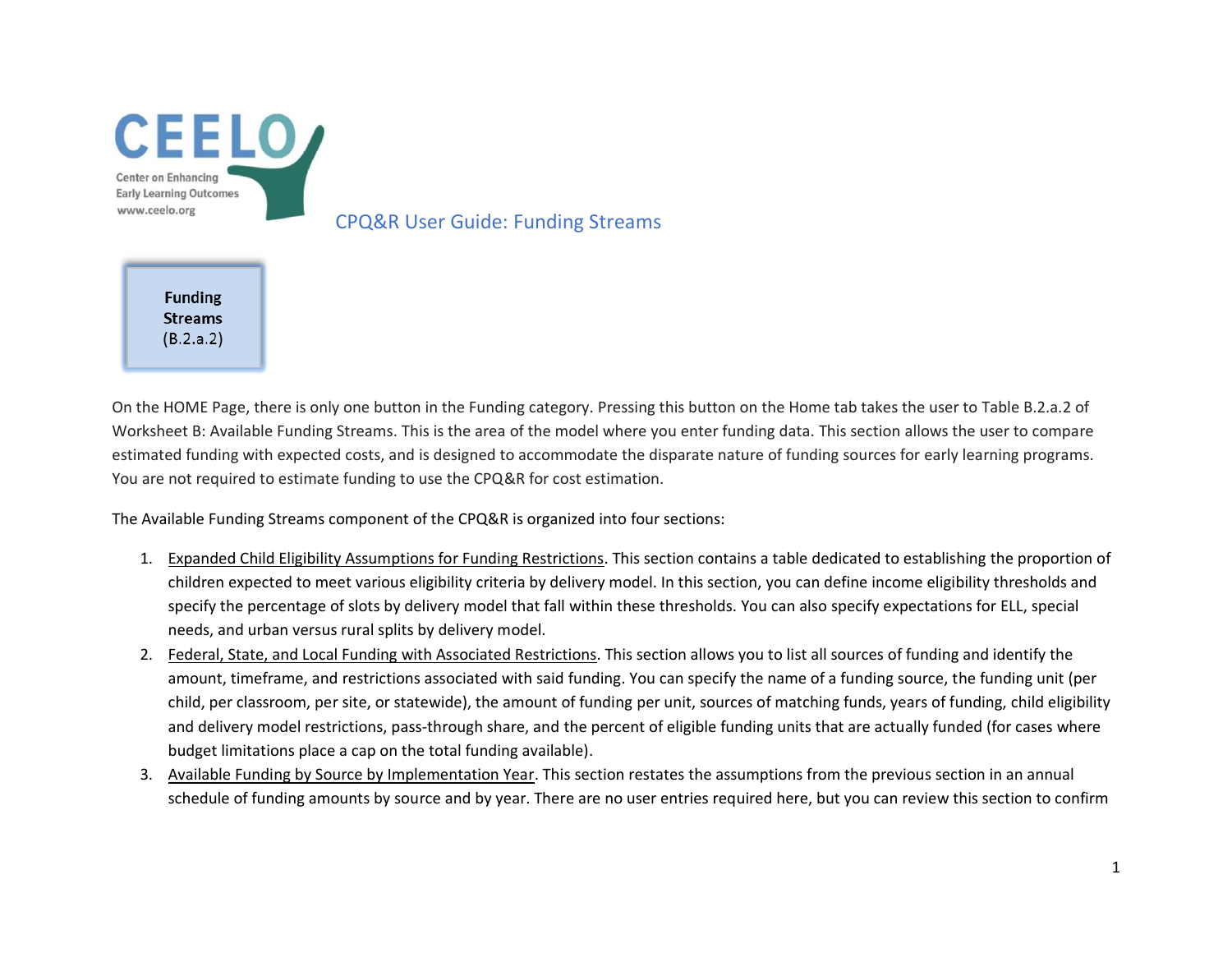that the funding patterns are consistent with your expectations. If patterns do not meet expectations, then you should consider reviewing the assumptions entered in the previous two sections.

4. Available Funding Applicable by Delivery Model by Implementation Year. The Available Funding Streams table summarizes the results of the previous three sections and identifies the total annual funding available to providers by delivery model, followed by the total funding available for state infrastructure and support activities. It then shows the total estimated cost to providers by delivery model, and separately to the state, and indicates whether there is a projected surplus or deficit in each case.

The list of **Federal, State, and Local Funding with Associated Restrictions** shown in the CPQ&R is for illustrative purposes only. Rather than leave these rows blank, the list is intended to educate users on how to use the table. You are expected to amend this list, erasing and editing its contents to reflect only those funding streams relevant to your annual preschool slot plan.

## *The Alterable Variables in the Funding Streams Section*

**FPL Eligibility Thresholds and % of Slots by Delivery Model**: This area allows the user to define up to four Federal Poverty Limit (FPL) Eligibility thresholds and then estimate the split of child populations along these specified thresholds by delivery model. The sum of these splits and the additional splits for ELL and Special Needs assumptions should sum to 100% of the children in each case. At the bottom of **Cumulative Eligibility Table**, the CPQ&R identifies a number of common FPL thresholds: ≤85% State Median Income (SMI), >185% FPL, ≤100% FPL, ≤130% FPL, ≤185% FPL, and ≤200% FPL. Unlike the user-defined thresholds at the top of this section, the common thresholds do not change; when you choose your four user-defined thresholds and input them in ascending order, the CPQ&R will linearly interpolate from these values as necessary to arrive at estimates for the common thresholds. This design consideration provides a great deal of flexibility in accommodating the disparate funding stream restrictions applicable in support of your annual preschool slot plan. For simplicity, the default input assumptions, the four FPL Eligibility Thresholds, are listed with the same values as the common thresholds (but as mentioned above these are designed to be changed by the user).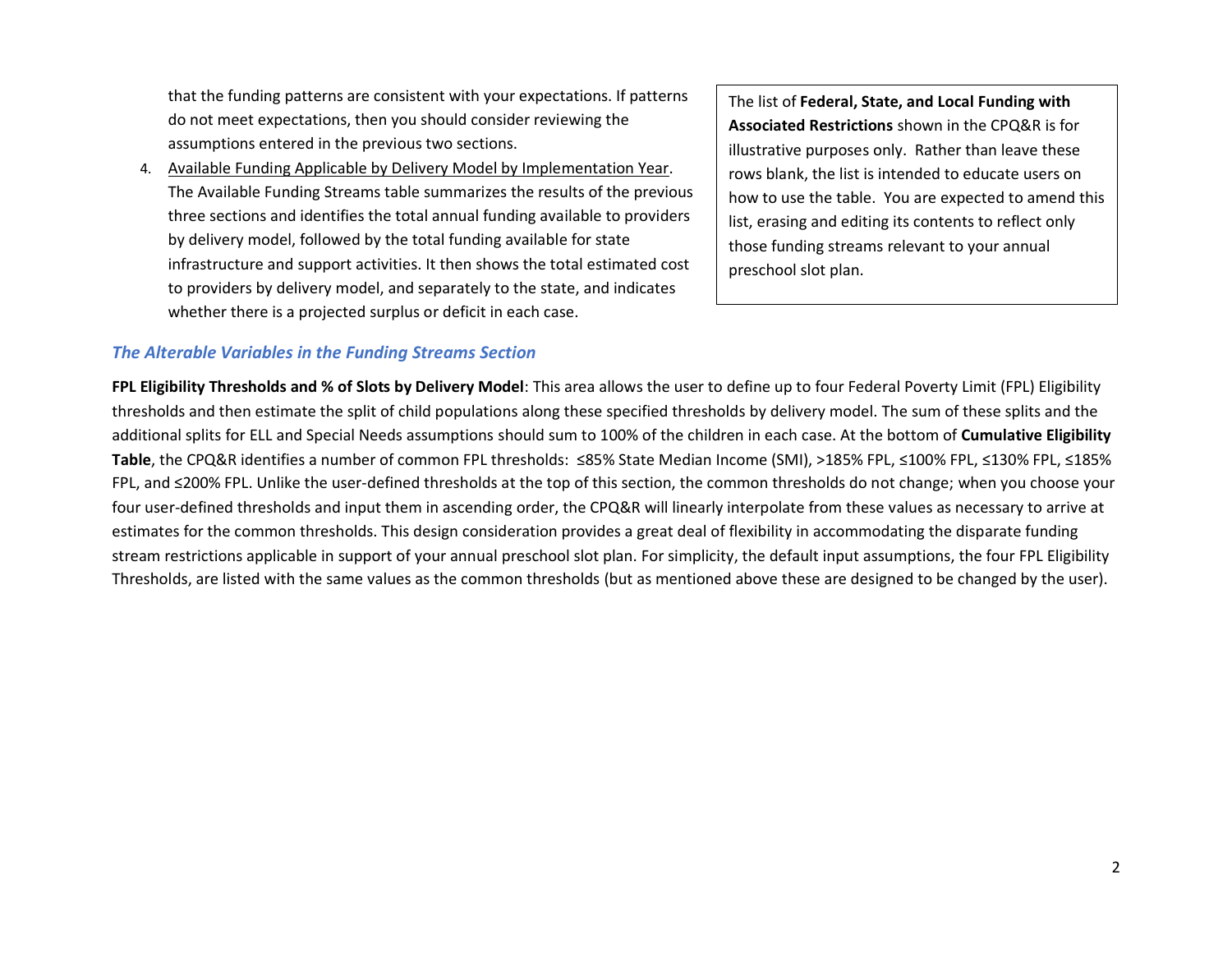| Expanded Child Eligibility Assumptions for Funding Restrictions                                                                                                          |             |                |                                   |                               |                            |                                     |              | % of Slots By Delivery Model                                                  |                       |                   |                |                   |                              |
|--------------------------------------------------------------------------------------------------------------------------------------------------------------------------|-------------|----------------|-----------------------------------|-------------------------------|----------------------------|-------------------------------------|--------------|-------------------------------------------------------------------------------|-----------------------|-------------------|----------------|-------------------|------------------------------|
|                                                                                                                                                                          |             |                |                                   |                               |                            |                                     | Child Care   |                                                                               |                       |                   |                |                   |                              |
| FPL Thresholds and % of Slots Estimated/Allocated by FPL Bracket by Delivery Model                                                                                       |             |                | <b>FPL Eligibility Thresholds</b> |                               | <b>Eligibility Bracket</b> |                                     |              | Centers Public PreK Head Start                                                |                       |                   |                |                   |                              |
| FPL Threshold #1                                                                                                                                                         | TRUE        | Threshold #1   | ≤100% FPL                         |                               |                            | >0% FPL & ≤100% FPL                 | 30%          | 30%                                                                           | 90%                   |                   |                |                   | ≤100% FPL                    |
| FPL Threshold #2                                                                                                                                                         | <b>TRUE</b> | Threshold #2   | ≤130% FPL                         |                               | >100% FPL & ≤130% FPL      |                                     | 30%          | 30%                                                                           | 0%                    |                   |                |                   | ≤130% FPL                    |
| FPL Threshold #3                                                                                                                                                         | <b>TRUE</b> | Threshold #3   | ≤185% FPL                         |                               | >130% FPL & ≤185% FPL      |                                     | 30%          | 10%                                                                           | 0%                    |                   |                |                   |                              |
| FPL Threshold #4                                                                                                                                                         | <b>TRUE</b> |                | Threshold #4 ≤200% FPL            |                               | >185% FPL & ≤200% FPL      |                                     | 0%           | 0%                                                                            | 0%                    |                   |                |                   |                              |
| Above FPL Threshold #4                                                                                                                                                   | <b>TRUE</b> |                |                                   |                               | >200% FPL                  |                                     | 0%           | 20%                                                                           | 0%                    |                   |                |                   |                              |
| Subtotal: % of Slots Estimated/Allocated by FPL Bracket                                                                                                                  |             |                |                                   |                               |                            |                                     | 90%          | 90%                                                                           | 90%                   |                   |                |                   |                              |
| Cumulative % of Slots Estimated/Allocated by Eligibility Threshold by Delivery Model                                                                                     |             |                |                                   |                               |                            | <b>Cumulative Eligibility Table</b> |              |                                                                               |                       |                   |                |                   |                              |
| % of Slots allocated for ELL                                                                                                                                             | TRUE        |                |                                   |                               |                            | <b>ELL</b>                          | 5%           | 5%                                                                            | 0%                    |                   |                |                   |                              |
| % of Slots allocated for Special Needs                                                                                                                                   | TRUE        |                |                                   |                               |                            | <b>Special Needs</b>                | 5%           | 5%                                                                            | 10%                   |                   |                |                   |                              |
| % of Slots Less than or equal to FPL Threshold #1                                                                                                                        |             |                |                                   |                               |                            | ≤100% FPL                           | 30%          | 30%                                                                           | 90%                   |                   |                |                   |                              |
| % of Slots Less than or equal to FPL Threshold #2                                                                                                                        |             |                |                                   |                               |                            | ≤130% FPL                           | 60%          | 60%                                                                           | 90%                   |                   |                |                   | 50% of Slots<br>70% of Slots |
| % of Slots Less than or equal to FPL Threshold #3                                                                                                                        |             |                |                                   |                               |                            | ≤185% FPI                           | 90%          | 70%                                                                           | 90%                   |                   |                |                   | 83% of Slots                 |
| % of Slots Less than or equal to FPL Threshold #4                                                                                                                        |             |                |                                   |                               |                            | ≤200% FPL                           | 90%          | 70%                                                                           | 90%                   |                   |                |                   | 83% of Slots                 |
| % of Slots Greater than FPL Threshold #4                                                                                                                                 |             |                |                                   |                               |                            | >200% FPL                           | 0%           | 20%                                                                           | 0%                    |                   |                |                   |                              |
| % of Slots allocated to Rural Areas                                                                                                                                      | TRUE        |                |                                   |                               |                            | Rural                               | 50%          | 50%                                                                           | 50%                   |                   |                |                   | 50% of Slots                 |
| % of Slots allocated to Urban Areas                                                                                                                                      |             |                |                                   |                               |                            | Urban                               | 50%          | 50%                                                                           | 50%                   |                   |                |                   |                              |
| Estimated % of Slots less than or equal to 85% of State Median Income (SMI)*                                                                                             |             | 85% SMI* =     | 266% FPL                          |                               |                            | ≤85% SMI <sup>*</sup>               | 90%          | 90%                                                                           | 90%                   |                   |                |                   |                              |
| % of Slots >185% FPL (interpolated as necessary from FPL Thresholds defined above)                                                                                       |             |                |                                   |                               |                            | >185% FPL                           | 0%           | 0%                                                                            | 0%                    |                   |                |                   |                              |
| % of Slots ≤100% FPL (interpolated as necessary from FPL Thresholds defined above)                                                                                       |             |                |                                   |                               |                            | ≤100% FPL                           | 30%          | 30%                                                                           | 90%                   |                   |                |                   | 50% of Slots                 |
| % of Slots ≤130% FPL (interpolated as necessary from FPL Thresholds defined above)                                                                                       |             |                |                                   |                               |                            | ≤130% FPL                           | 60%          | 60%                                                                           | 90%                   |                   |                |                   | 70% of Slots                 |
|                                                                                                                                                                          |             |                |                                   |                               |                            |                                     | 90%          |                                                                               | 90%                   |                   |                |                   |                              |
|                                                                                                                                                                          |             |                |                                   |                               |                            | ≤185% FPL                           |              | 70%                                                                           |                       |                   |                |                   |                              |
| % of Slots ≤185% FPL (interpolated as necessary from FPL Thresholds defined above)<br>% of Slots ≤200% FPL (interpolated as necessary from FPL Thresholds defined above) |             |                |                                   |                               |                            | ≤200% FPL                           | 90%          | 70%<br>*SMI to FPL conversion based on an average family size of four people. | 90%                   |                   |                |                   | 83% of Slots<br>83% of Slots |
|                                                                                                                                                                          |             |                |                                   |                               |                            |                                     | <b>Fixed</b> |                                                                               |                       |                   |                |                   |                              |
|                                                                                                                                                                          |             |                |                                   |                               |                            |                                     |              |                                                                               |                       |                   |                |                   |                              |
|                                                                                                                                                                          |             |                | Annual                            |                               |                            |                                     |              |                                                                               |                       |                   | % of Total     | % of Eligible     |                              |
|                                                                                                                                                                          |             |                | <b>Funding per</b>                |                               |                            |                                     |              | % Pass-                                                                       | Child                 | Delivery          | <b>Funding</b> | <b>Funding</b>    |                              |
|                                                                                                                                                                          |             | <b>Funding</b> | Unit                              | Matching                      |                            | <b>Beginning</b>                    | Ending       | Through to                                                                    | Eligibility           | Model             | Units that     | <b>Units that</b> |                              |
| Federal, State, and Local Funding with Associated Restrictions                                                                                                           |             | Unit           | Volume                            | Funds (to)                    | % Match                    | Year                                | Year         | <b>Providers</b>                                                              | Restriction           | Restriction       | are Eligible   | are Funded        |                              |
| Federal - Head Start (HS) Funding                                                                                                                                        | <b>TRUE</b> | er Child       | \$9,250                           |                               |                            | Year 0                              | Year 5       | 100%                                                                          | ≤130% FPL             | <b>Head Start</b> | 90%            | 0%                |                              |
| Federal - Child Care Development Fund (CCDF) Funding                                                                                                                     | TRUE        | Per Child      | \$7,000                           |                               |                            | Year 0                              | Year 5       | 95%                                                                           | ≤85% SMI <sup>*</sup> | <b>Child Care</b> | 90%            | 0%                |                              |
|                                                                                                                                                                          |             |                |                                   |                               |                            |                                     |              |                                                                               |                       | Centers           |                |                   |                              |
| Federal - Temporary Funding for Needy Families (TANF) Funding                                                                                                            | TRUE        | tatewide       | \$4,000,000                       |                               |                            | Year 0                              | Year 5       | 93%                                                                           | ≤200% FPL             |                   | 83%            | 0%                |                              |
| Federal - Title I Funding                                                                                                                                                | TRUE        | tatewide       | \$500,000                         |                               |                            | Year 0                              | Year 5       | 99%                                                                           |                       |                   | 100%           | 0%                |                              |
| Federal - Title IX (Preschool Development Grants) Funding                                                                                                                | TRUE        | tatewide       | \$20,000,000                      |                               |                            | Year 0<br>Year 0                    | Year 5       | 95%<br>94.7%                                                                  |                       | <b>Child Care</b> | 100%<br>5%     | 0%<br>0%          |                              |
| Federal - IDEA Part B Funding                                                                                                                                            | TRUE        | Statewide      | \$5,000,000                       |                               |                            |                                     | Year 5       |                                                                               | <b>Special Needs</b>  | <b>Centers</b>    |                |                   |                              |
| Federal - Children and Adult Food Care Program (CACFP) Funding                                                                                                           | TRUE        | Per Child      | \$1,006                           |                               |                            | Year 0                              | Year 5       | 100%                                                                          |                       |                   | 100%           | 0%                |                              |
| <b>State - CCDF Matching Funds</b>                                                                                                                                       | <b>TRUE</b> | Per Child      | \$2,660                           | Federal - Child               | 38%                        | Year 0                              | Year 5       | 95%                                                                           | ≤85% SMI <sup>*</sup> | <b>Child Care</b> | 90%            | 0%                |                              |
|                                                                                                                                                                          |             |                |                                   | Care                          |                            |                                     |              |                                                                               |                       | <b>Centers</b>    |                |                   |                              |
|                                                                                                                                                                          |             |                |                                   | Development                   |                            |                                     |              |                                                                               |                       |                   |                |                   |                              |
|                                                                                                                                                                          |             |                |                                   | Fund (CCDF)<br><b>Funding</b> |                            |                                     |              |                                                                               |                       |                   |                |                   |                              |
| State - State Pre-K Program Funding                                                                                                                                      | TRUE        |                |                                   |                               |                            |                                     |              |                                                                               |                       |                   |                |                   |                              |
| <b>State - Other State Funding</b>                                                                                                                                       | TRUE        |                |                                   |                               |                            |                                     |              |                                                                               |                       |                   |                |                   |                              |
| Local - Other Local Funding                                                                                                                                              | <b>TRUE</b> |                |                                   |                               |                            |                                     |              |                                                                               |                       |                   |                |                   |                              |
|                                                                                                                                                                          | <b>TRUE</b> |                |                                   |                               |                            |                                     |              |                                                                               |                       |                   |                |                   |                              |
| <b>Private - Philanthropic Grants and Donations</b><br>Private - Parent Co-Pay                                                                                           | <b>TRUE</b> |                |                                   |                               |                            |                                     |              |                                                                               |                       |                   |                |                   |                              |

**Federal, State, and Local Funding with Associated Restrictions**: The list of funding streams applicable to your annual preschool slot plan. This table is prepopulated with a number of typical funding streams for illustrative purposes, but you can amend this list to suit your purposes and edit or delete the contents of the yellow-shaded cells so that only the funding streams you seek to include are listed. The CPQ&R has compiled several state-level funding tables by funding source, contained in Tables C.8-C.17 of Worksheet C, that can assist you in preparing your list.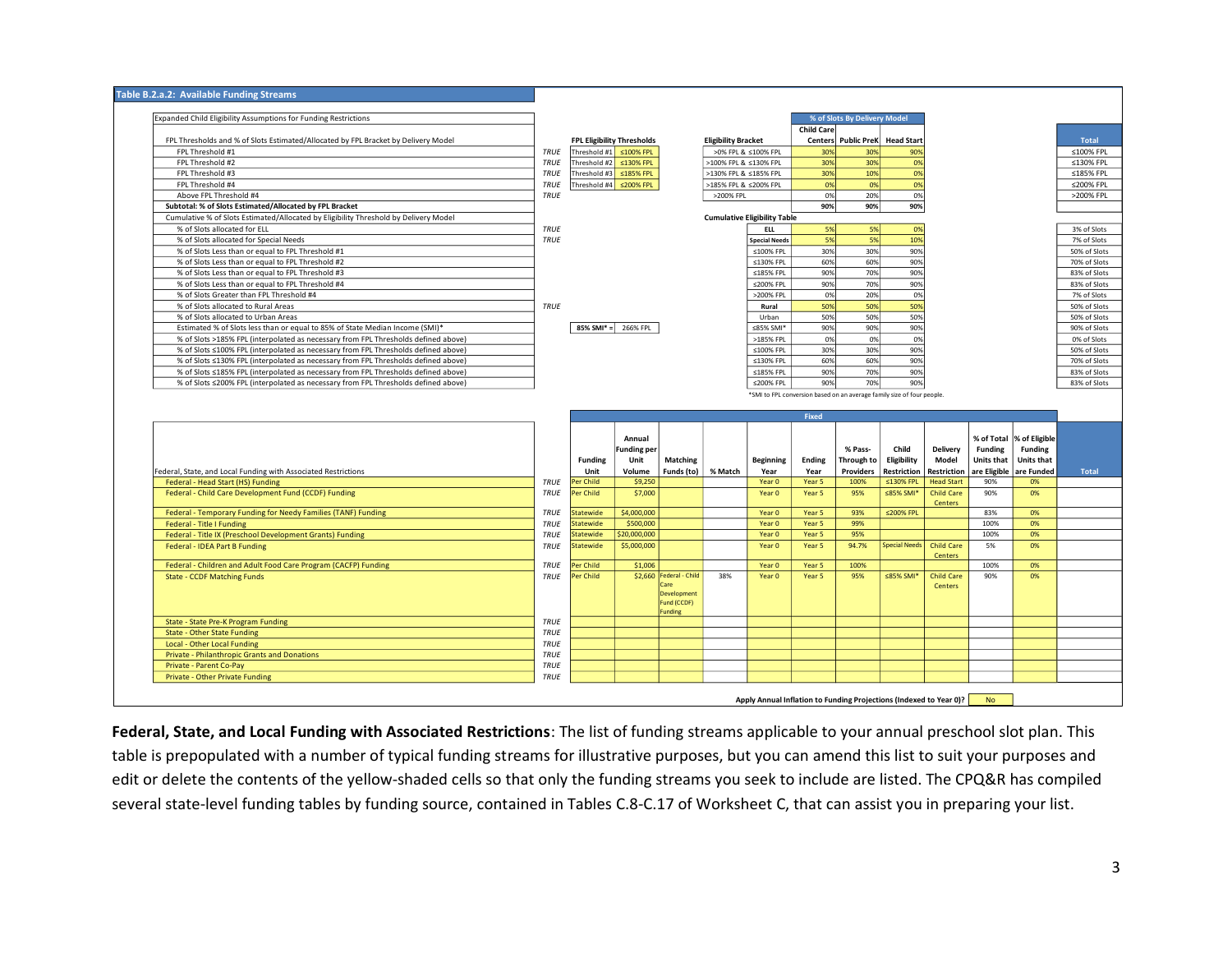**Funding Unit**: The volume driver for funding calculations. If you select Statewide, then the funding is treated as a lump sum and will not change with program size. If you select per Child, per Classroom, or per Site, then the available funding will be calculated based on those volumes in your annual preschool slot plan. You can also model more complex funding formulas. For example, you can model a funding stream that has both a fixed (lump sum) and variable component using two rows: the first row would have Statewide as its Funding Unit, representing the fixed component; the second row would have per Child, per Classroom, or per Site as its Funding Unit to account for the variable component.

**Annual Funding per Unit Volume**: The amount to be multiplied by the volume of Funding Units to estimate total annual funding before restrictions. If you select Statewide as your Funding Unit, then the Annual Funding per Unit Volume is the same as the total annual funding. If the Annual Funding per Unit Volume is to be the form of Matching Funds, then you can employ a formula to establish the correct proportional relationship to another row in the funding table. An example of this is shown in the default list of funding sources, under "CCDF Matching Funds."

**Matching Funds (to)**: A drop-down menu allowing the user to select another row—by name—to which to link a matching fund. It is used to calculate the value in the column, **% Match**.

**Beginning/Ending Year**: When the funding defined on each row begins and ends. Such timing is an important and common issue in projecting future a funding deficit or surplus. More complex timing of funding streams can be modeled using multiple rows. For example, if you anticipate changes in funding rules over multiple periods, then you can specify a unique Beginning and Ending Year for each row, with each row representing a particular funding level.

**% Pass-Through to Providers**: The percentage of funding that is available to providers, with the remainder applied to state-level infrastructure and support costs.

**Child Eligibility Restriction/Delivery Model Restriction**: Drop-down menus linked to the thresholds—including both user-defined thresholds and the common thresholds—defined in **the Cumulative Eligibility Table**. If no Delivery Model Restriction is chosen, then a selected Child Eligibility Restriction will to apply to all delivery models. Conversely, if a Delivery Model Restriction is chosen but not a Child Eligibility Restriction, then the funding formula will apply to apply to all children attending that delivery model regardless of eligibility. If neither is selected, then the funding formula applies to all children in the annual preschool slot plan. More complex situations can be accommodated using multiple rows to model a funding stream. For example, if you wanted funding to apply to two delivery models, but not the third, then you can use two rows and specify a single Delivery Model Restriction for each row.